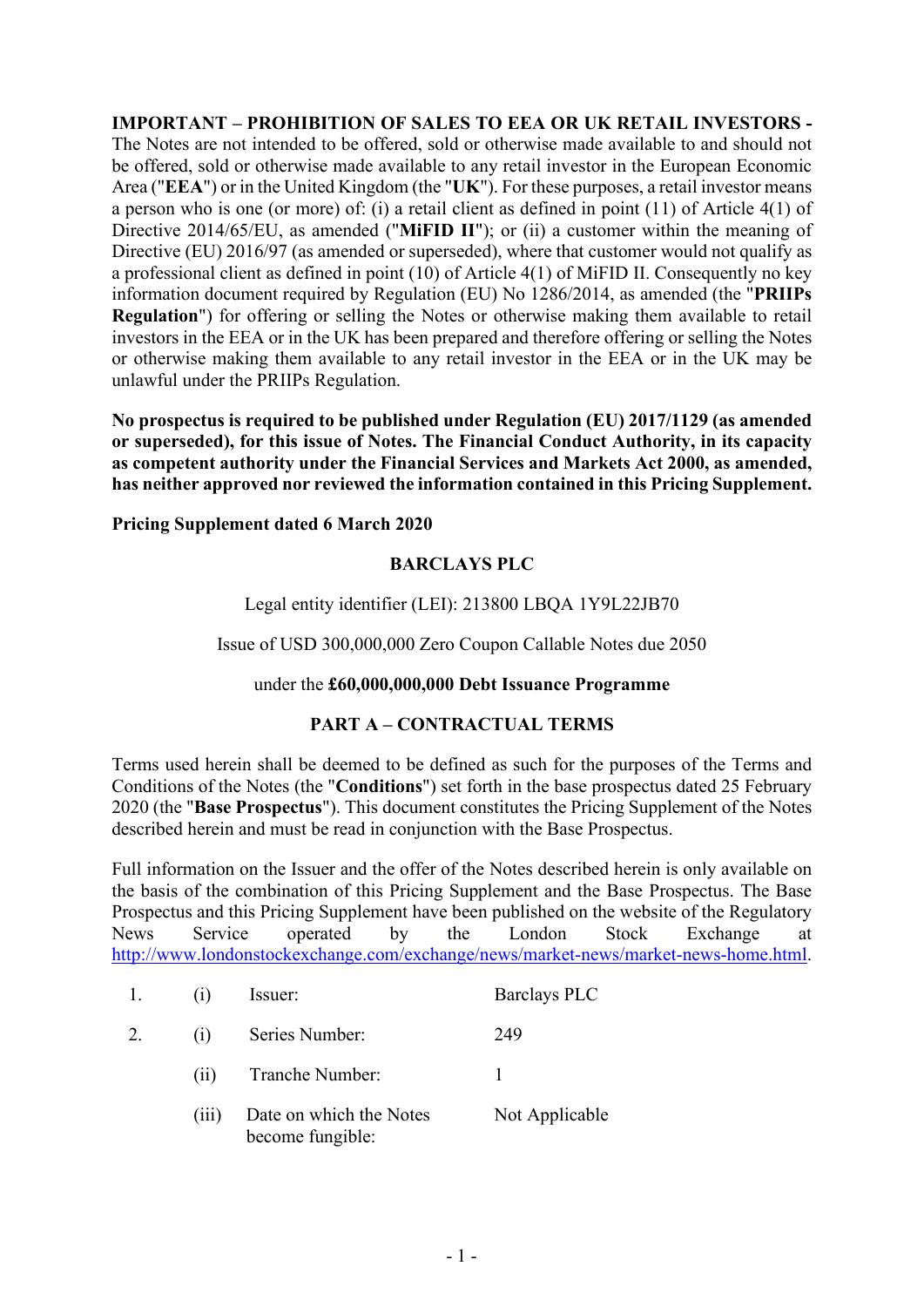| 3.  |                                      | Specified Currency or Currencies:                              | United States Dollar ("USD")                                                                                                                           |
|-----|--------------------------------------|----------------------------------------------------------------|--------------------------------------------------------------------------------------------------------------------------------------------------------|
| 4.  | <b>Aggregate Nominal Amount:</b>     |                                                                | USD 300,000,000                                                                                                                                        |
| 5.  | <b>Issue Price:</b>                  |                                                                | 100 per cent. of the Aggregate Nominal<br>Amount                                                                                                       |
| 6.  | (i)                                  | <b>Specified Denominations:</b>                                | USD 1,000,000                                                                                                                                          |
|     | (ii)                                 | <b>Calculation Amount:</b>                                     | USD 1,000,000                                                                                                                                          |
| 7.  | (i)                                  | <b>Issue Date:</b>                                             | 26 March 2020                                                                                                                                          |
|     | (ii)                                 | <b>Interest Commencement Date:</b>                             | Not Applicable                                                                                                                                         |
| 8.  |                                      | <b>Maturity Date:</b>                                          | 26 March 2050                                                                                                                                          |
| 9.  |                                      | <b>Interest Basis:</b>                                         | Zero Coupon                                                                                                                                            |
|     |                                      |                                                                | (see paragraph 17 below)                                                                                                                               |
| 10. |                                      | Redemption/Payment Basis:                                      | Subject to any purchase and cancellation<br>or early redemption, the Notes will be<br>redeemed on the Maturity Date at the<br>Final Redemption Amount. |
| 11. |                                      | Change of Interest or<br>Redemption/Payment Basis:             | Not Applicable                                                                                                                                         |
| 12. |                                      | Put/Call Options:                                              | <b>Issuer Call</b>                                                                                                                                     |
| 13. | (i)                                  | Status of the Notes:                                           | Senior                                                                                                                                                 |
|     | (ii)                                 | Date of approval for issuance<br>of Notes obtained:            | 24 February 2020                                                                                                                                       |
|     |                                      | PROVISIONS RELATING TO INTEREST (IF ANY) PAYABLE               |                                                                                                                                                        |
| 14. |                                      | <b>Fixed Rate Note Provisions</b>                              | Not Applicable                                                                                                                                         |
| 15. | <b>Reset Note Provisions</b>         |                                                                | Not Applicable                                                                                                                                         |
| 16. | <b>Floating Rate Note Provisions</b> |                                                                | Not Applicable                                                                                                                                         |
| 17. |                                      | <b>Zero Coupon Note Provisions</b>                             | Applicable                                                                                                                                             |
|     | (i)                                  | Accrual Yield:                                                 | 3.30 per cent. per annum                                                                                                                               |
|     | (ii)                                 | Reference Price:                                               | USD 1,000,000 per Calculation Amount                                                                                                                   |
|     | (iii)                                | Day Count Fraction in relation<br>to early Redemption Amounts: | 30/360                                                                                                                                                 |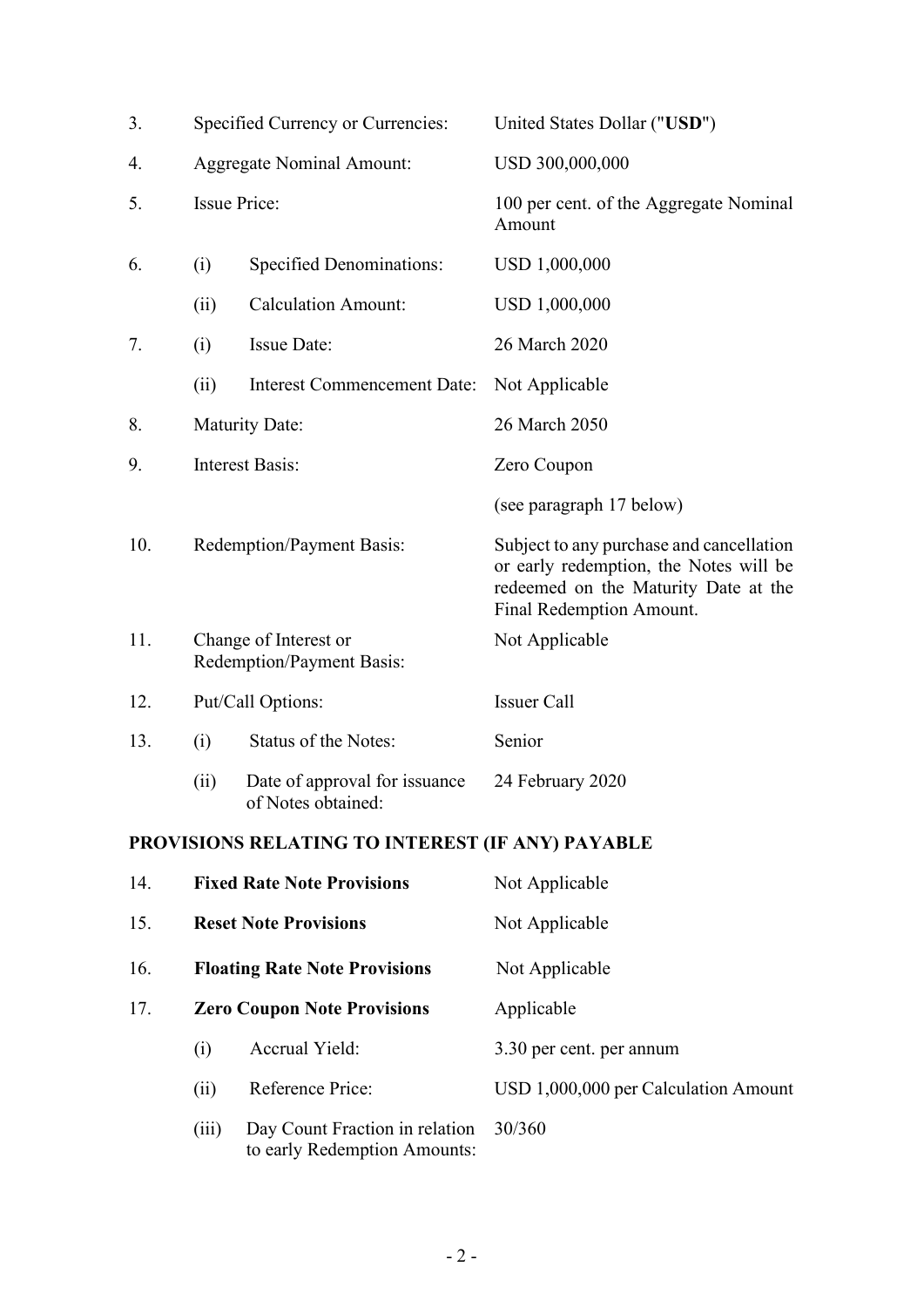#### **PROVISIONS RELATING TO REDEMPTION**

#### 18. **Call Option** Applicable (i) Optional Redemption Date(s) (Call): Any date set out next to the corresponding Optional Redemption

(ii) Optional Redemption Amount (Call):

adjustment in accordance with the Following Business Day Convention The relevant Optional Redemption Amount (Call) per Calculation Amount will be the amount set out next to the

corresponding Optional Redemption Date

(Call) below:

Amount (Call) below subject to

| <b>Optional</b><br>Redemption<br>Date (Call) | <b>Optional</b><br>Redemption<br>Percentage | <b>Optional</b><br>Redemption<br>Amount (Call)<br>per<br><b>Calculation</b><br>Amount |
|----------------------------------------------|---------------------------------------------|---------------------------------------------------------------------------------------|
| 26 March 2025                                | 117.625534%                                 | USD 1,176,255.34                                                                      |
| 26 March 2026                                | 121.507176%                                 | USD 1,215,071.76                                                                      |
| 26 March 2027                                | 125.516913%                                 | USD 1,255,169.13                                                                      |
| 26 March 2028                                | 129.658971%                                 | USD 1,296,589.71                                                                      |
| 26 March 2029                                | 133.937718%                                 | USD 1,339,377.18                                                                      |
| 26 March 2030                                | 138.357662%                                 | USD 1,383,576.62                                                                      |
| 26 March 2031                                | 142.923465%                                 | USD 1,429,234.65                                                                      |
| 26 March 2032                                | 147.639939%                                 | USD 1,476,399.39                                                                      |
| 26 March 2033                                | 152.512057%                                 | USD 1,525,120.57                                                                      |
| 26 March 2034                                | 157.544955%                                 | USD 1,575,449.55                                                                      |
| 26 March 2035                                | 162.743939%                                 | USD 1,627,439.39                                                                      |
| 26 March 2036                                | 168.114489%                                 | USD 1,681,144.89                                                                      |
| 26 March 2037                                | 173.662267%                                 | USD 1,736,622.67                                                                      |
| 26 March 2038                                | 179.393122%                                 | USD 1,793,931.22                                                                      |
| 26 March 2039                                | 185.313095%                                 | USD 1,853,130.95                                                                      |
| 26 March 2040                                | 191.428427%                                 | USD 1,914,284.27                                                                      |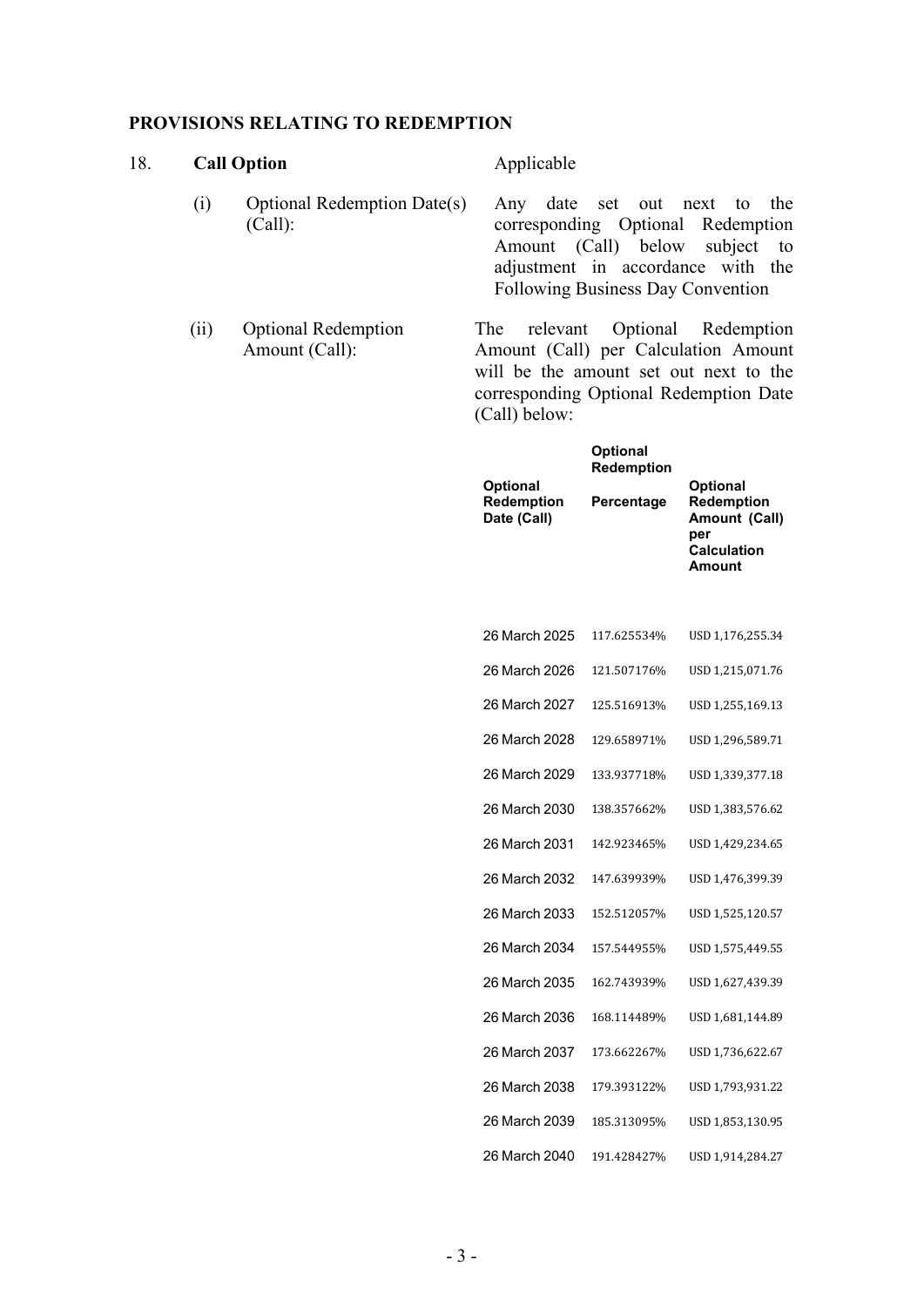| 26 March 2041 | 197.745565% | USD 1,977,455.65 |
|---------------|-------------|------------------|
| 26 March 2042 | 204.271169% | USD 2,042,711.69 |
| 26 March 2043 | 211.012117% | USD 2,110,121.17 |
| 26 March 2044 | 217.975517% | USD 2,179,755.17 |
| 26 March 2045 | 225.168709% | USD 2,251,687.09 |
| 26 March 2046 | 232.599276% | USD 2,325,992.76 |
| 26 March 2047 | 240.275053% | USD 2,402,750.53 |
| 26 March 2048 | 248.204129% | USD 2,482,041.29 |
| 26 March 2049 | 256.394866% | USD 2,563,948.66 |
|               |             |                  |

| (iii) | Make Whole Redemption<br>Price: | Not Applicable          |
|-------|---------------------------------|-------------------------|
| (iv)  | Redeemable in part:             | Not Applicable          |
| (v)   | Notice period:                  | Minimum period: 15 days |
|       |                                 | Maximum period: 60 days |

- (vi) Optional Redemption Amount (Regulatory Event) (for Tier 2 Capital Notes only): Not Applicable (vii) Early Redemption Amount (Tax): Zero Coupon Early Redemption Amount
- (viii) Optional Redemption Amount (Loss Absorption Disqualification Event) (for Senior Notes only): Zero Coupon Early Redemption Amount 19. Final Redemption Amount of each Subject to any purchase and cancellation

or early redemption, the Notes will be redeemed on the Maturity Date at USD 2,648,558.96 per Calculation Amount

#### 20. Early Termination Amount: Zero Coupon Early Redemption

Note:

# Amount

#### **GENERAL PROVISIONS APPLICABLE TO THE NOTES**

| 21. | Form of Notes: | <b>Registered Notes:</b>        |  |  |
|-----|----------------|---------------------------------|--|--|
|     |                | Unrestricted Global Certificate |  |  |
|     |                | exchangeable for Unrestricted   |  |  |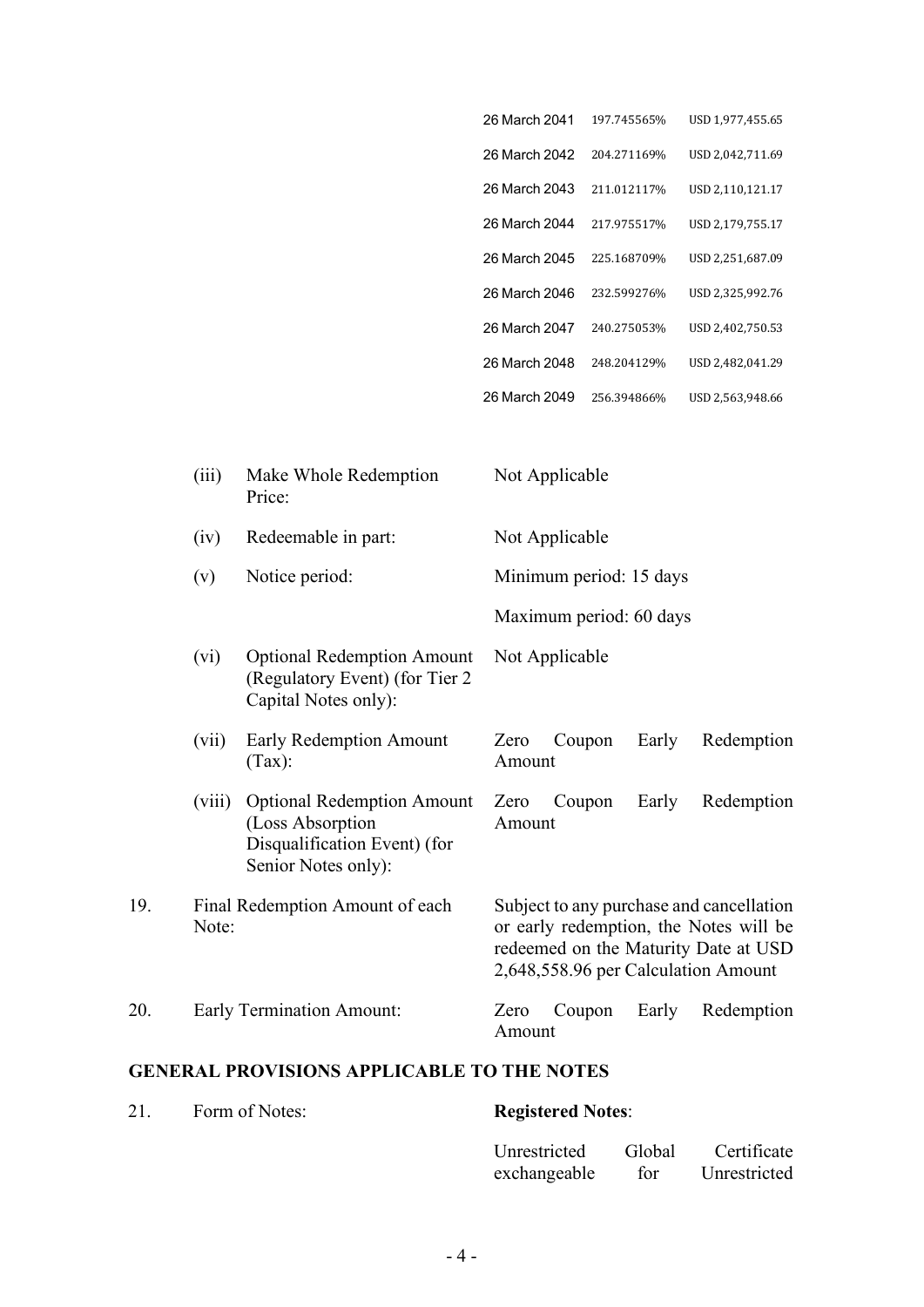Individual Certificates in the limited described in Unrestricted Global Certificate

| 22. | New Global Note:                                                                            | No             |
|-----|---------------------------------------------------------------------------------------------|----------------|
| 23. | Additional Financial Centre(s) or<br>other special provisions relating to<br>payment dates: | London, Taipei |
| 24. | Talons for future Coupons to be.<br>attached to Definitive Notes:                           | No             |
| 25. | Relevant Benchmarks:                                                                        | Not Applicable |
| 26. | Amendments, replacements or further Not Applicable<br>supplements to the Conditions:        |                |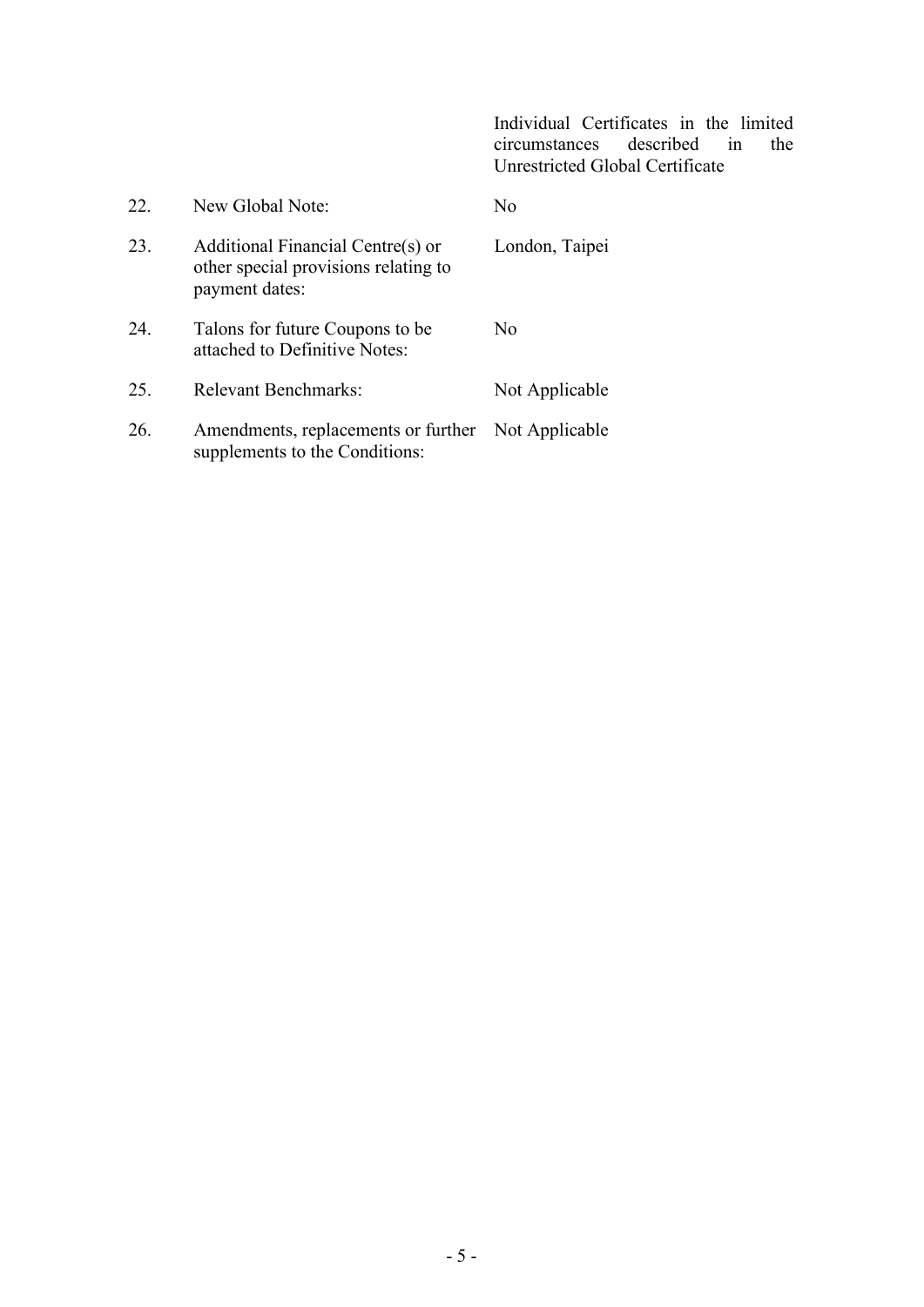## SIGNED on behalf of BARCLAYS PLC:

 $SCabik$ By:

Duly authorised

STUART FRITH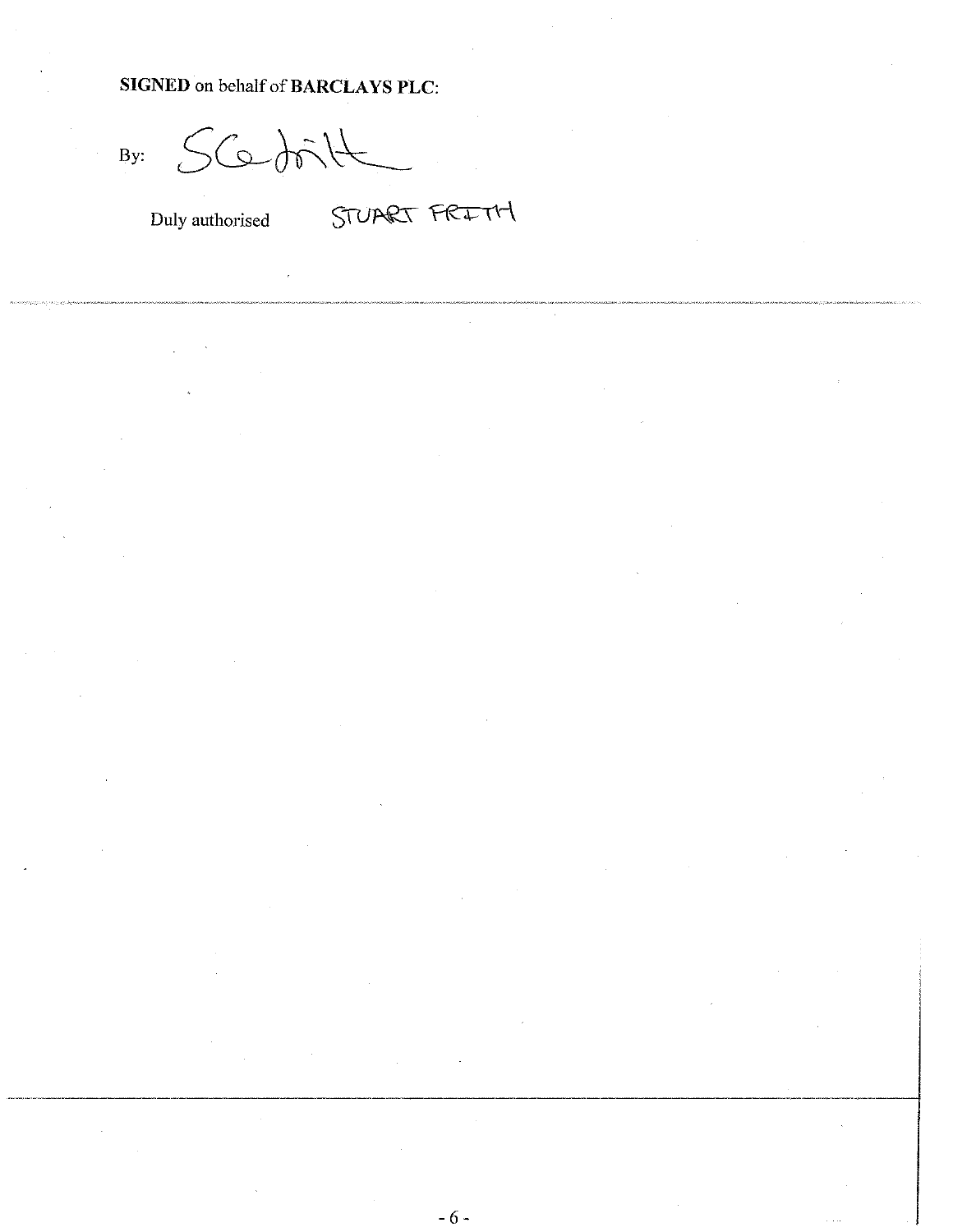## **PART B – OTHER INFORMATION**

#### 1. **LISTING**

| (i)  |                          | Listing and admission to trading: See the paragraph titled "Listing" below.                                   |
|------|--------------------------|---------------------------------------------------------------------------------------------------------------|
| (ii) | to admission to trading: | Estimate of total expenses related GBP 4,725 in respect of the ISM and<br>TWD 100,000 in respect of the TPEx. |

### 2. **RATINGS**

Ratings: The Notes to be issued are expected to be rated:

> S&P Global Ratings Europe Limited ("Standard & Poor's"): BBB

> Moody's Investors Service Ltd. ("Moody's"): Baa2

Fitch Ratings Limited ("Fitch"): A

Each of Moody's, Standard & Poor's and Fitch is established in the EEA and is registered under Regulation (EC) No. 1060/2009 (as amended) (the "**CRA Regulation**"). As such, each of Moody's, Standard & Poor's and Fitch is included in the list of credit rating agencies published by the European Securities and Markets Authority on its website in accordance with the CRA Regulation.

## 3. **INTERESTS OF NATURAL AND LEGAL PERSONS INVOLVED IN THE ISSUE/OFFER**

Save as discussed in "*Subscription and Sale*", so far as the Issuer is aware, no person involved in the offer of the Notes has an interest that is material to the offer.

The Managers and their affiliates have engaged, and may in the future engage, in investment banking and/or commercial banking transactions with, and may perform other services for, the Issuer and its affiliates in the ordinary course of business.

#### 4. **USE OF PROCEEDS**

The net proceeds of the issue will be used for general corporate purposes of the Issuer and its subsidiaries and/or the Group and may be used to strengthen further the capital base of the Issuer and its subsidiaries and/or the Group.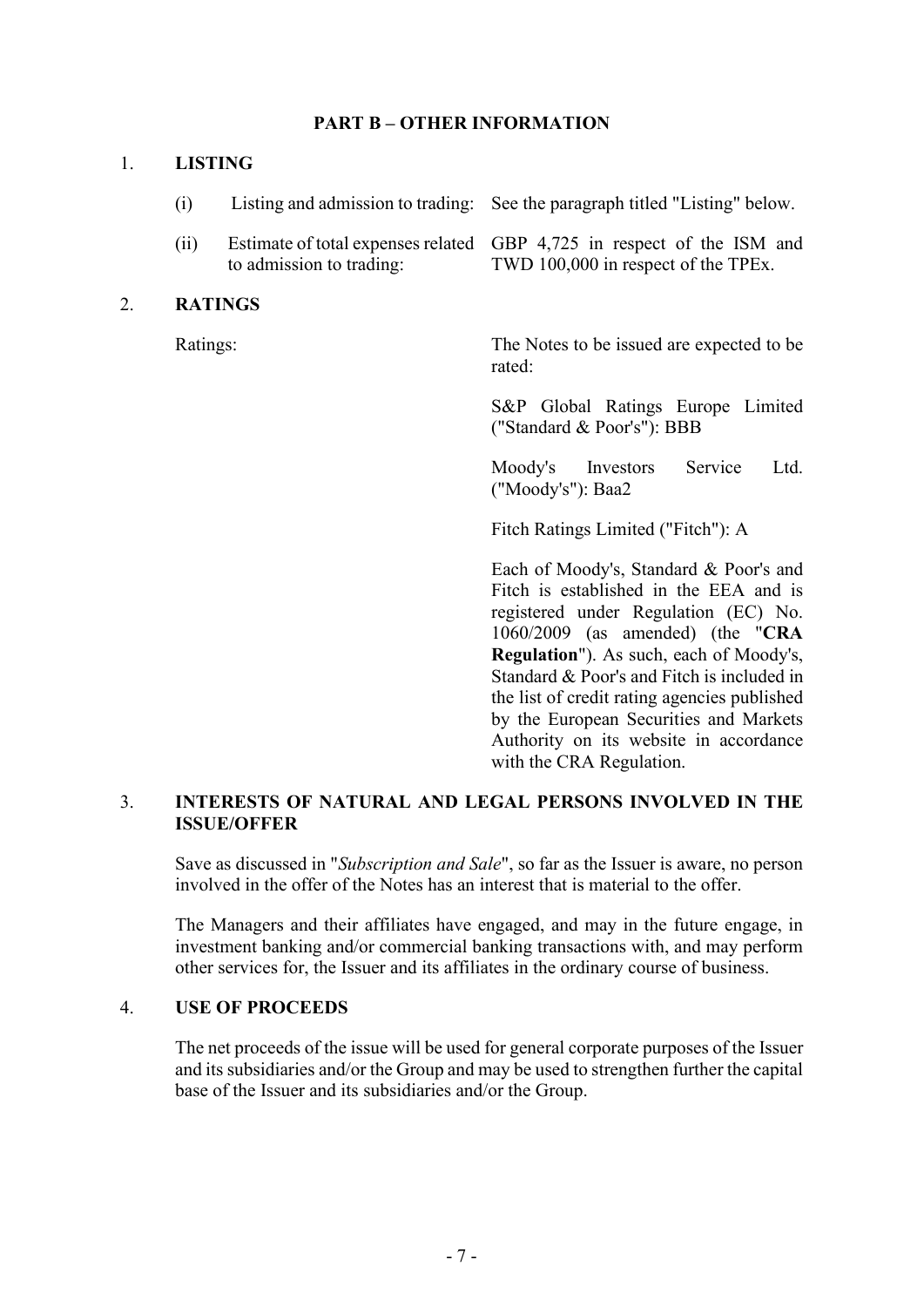## 5. **OPERATIONAL INFORMATION**

| (i)    | <b>CUSIP</b> Number                                                                                                                                               | Not Applicable                                                                                                                                                                                                                                                                                                                                                                                                                                                         |
|--------|-------------------------------------------------------------------------------------------------------------------------------------------------------------------|------------------------------------------------------------------------------------------------------------------------------------------------------------------------------------------------------------------------------------------------------------------------------------------------------------------------------------------------------------------------------------------------------------------------------------------------------------------------|
| (ii)   | ISIN:                                                                                                                                                             | XS2134381743                                                                                                                                                                                                                                                                                                                                                                                                                                                           |
| (iii)  | Common Code:                                                                                                                                                      | 213438174                                                                                                                                                                                                                                                                                                                                                                                                                                                              |
| (iv)   | FISN:                                                                                                                                                             | As set out on the website of the<br>Association of National Numbering<br>Agencies (ANNA) or alternatively<br>sourced from the responsible National<br>Numbering Agency that assigned the<br>ISIN Code.                                                                                                                                                                                                                                                                 |
| (v)    | CFI Code:                                                                                                                                                         | As set out on the website of the<br>Association of National Numbering<br>Agencies (ANNA) or<br>alternatively<br>sourced from the responsible National<br>Numbering Agency that assigned the<br>ISIN Code.                                                                                                                                                                                                                                                              |
| (vi)   | CINS Code:                                                                                                                                                        | Not Applicable                                                                                                                                                                                                                                                                                                                                                                                                                                                         |
| (vii)  | <b>CMU</b> Instrument Number:                                                                                                                                     | Not Applicable                                                                                                                                                                                                                                                                                                                                                                                                                                                         |
| (ix)   | Any clearing system(s) other Not Applicable<br>than Euroclear, Clearstream<br>Luxembourg, DTC or the CMU<br>Service and the relevant<br>identification number(s): |                                                                                                                                                                                                                                                                                                                                                                                                                                                                        |
| (x)    | Delivery:                                                                                                                                                         | Delivery against payment                                                                                                                                                                                                                                                                                                                                                                                                                                               |
| (xi)   | Names and addresses of Not Applicable<br>additional Paying Agent(s) (if<br>$any)$ :                                                                               |                                                                                                                                                                                                                                                                                                                                                                                                                                                                        |
| (xii)  | Green Notes:                                                                                                                                                      | No                                                                                                                                                                                                                                                                                                                                                                                                                                                                     |
| (xiii) | Intended to be held in a manner<br>which would allow Eurosystem<br>eligibility:                                                                                   | No. Whilst the designation is specified as<br>at the<br>date of this Pricing<br>"no"<br>Supplement, should the Eurosystem<br>eligibility criteria be amended in the<br>future such that the Notes are capable of<br>meeting them the Notes may then be<br>deposited with one of the ICSDs as<br>common safekeeper, and registered in the<br>name of a nominee of one of the ICSDs<br>acting as common safekeeper. Note that<br>this does not necessarily mean that the |

Notes will then be recognised as eligible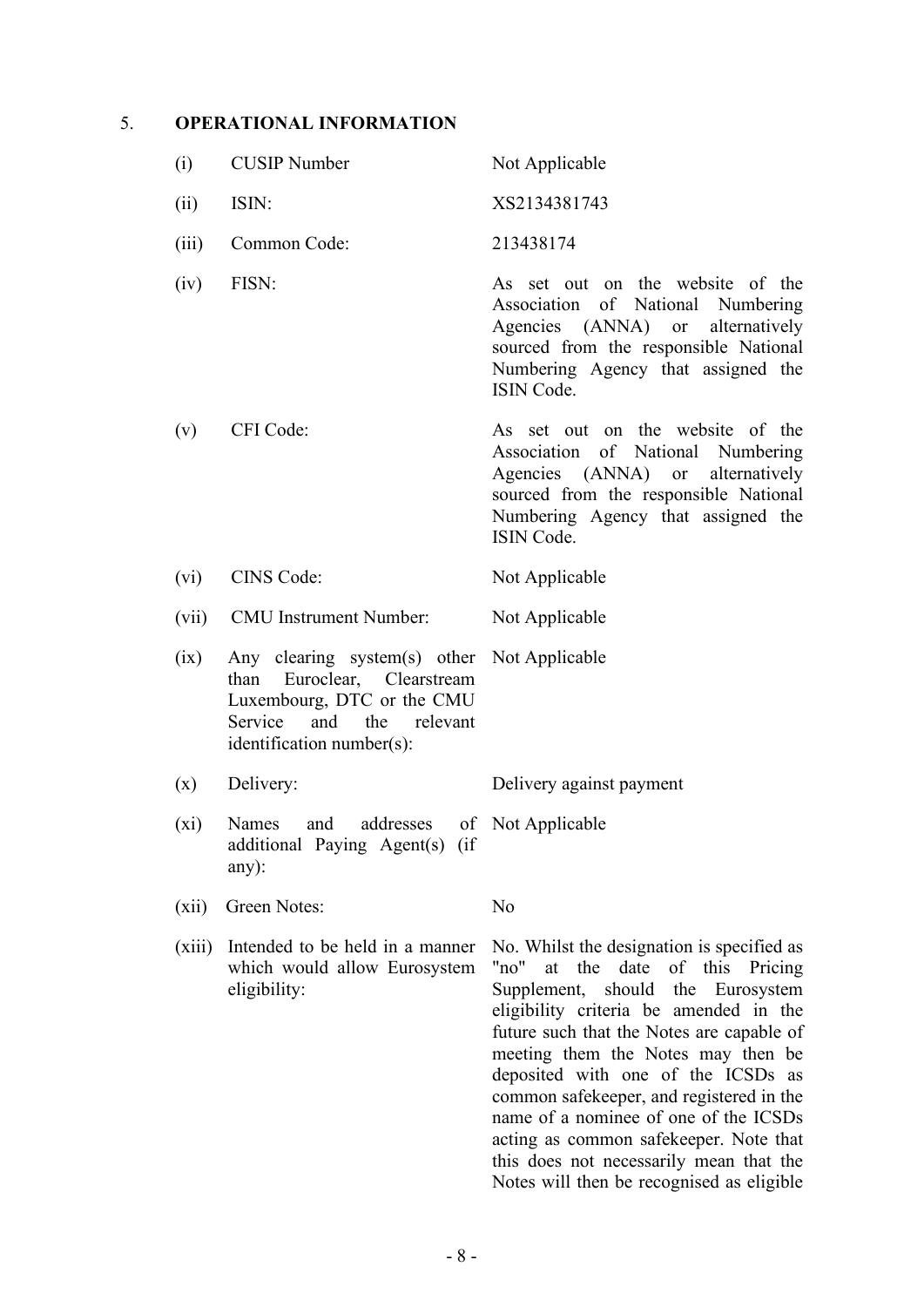collateral for Eurosystem monetary policy and intra day credit operations by the Eurosystem at any time during their life. Such recognition will depend upon the ECB being satisfied that Eurosystem eligibility criteria have been met.

#### 6. **DISTRIBUTION**

| (i)   | U.S. Selling Restrictions: |                                                                  | Reg. S Compliance Category 2 |                              |
|-------|----------------------------|------------------------------------------------------------------|------------------------------|------------------------------|
| (ii)  |                            | Method of distribution:                                          |                              | Syndicated                   |
| (iii) | If syndicated              |                                                                  |                              |                              |
|       | (a)                        | Names of Managers:                                               |                              | Cathay United Bank Co., Ltd. |
|       |                            |                                                                  |                              | KGI Securities Co. Ltd.      |
|       | (b)                        | Stabilisation Manager(s) Not Applicable<br>(if any):             |                              |                              |
| (iv)  |                            | If non-syndicated, name and Not Applicable<br>address of Dealer: |                              |                              |

#### **LISTING**

Application will be made by the Issuer (or on its behalf) for the Notes to be listed on the Taipei Exchange (the "**TPEx**") in the Republic of China (the "**ROC**") and for the Notes to be admitted to trading on the International Securities Market of the London Stock Exchange (the "**ISM**").

The Notes will be traded on TPEx pursuant to the applicable rules of TPEx and on the ISM pursuant to the rules and regulations of the ISM. Effective date of listing and trading of the Notes on the TPEx and on the ISM is expected to be on or about 26 March 2020.

No assurances can be given as to whether the Notes will be, or will remain, listed on the Taipei Exchange. If the Notes fail to or cease to be listed on the Taipei Exchange, certain investors may not invest in, or continue to hold or invest in, the Notes.

Neither the ISM nor TPEx is responsible for the content of this document, the Base Prospectus and any supplement or amendment thereto and no representation is made by TPEx or the ISM as to the accuracy or completeness of this document, the Base Prospectus and any supplement or amendment thereto. Each of the ISM and TPEx expressly disclaims any and all liability for any losses arising from, or as a result of the reliance on, all or part of the contents of this document, the Base Prospectus and any supplement or amendment thereto. Neither the admission of the Notes to listing and trading on the TPEx, nor the admission of the Notes to trading on the ISM, shall be taken as an indication of the merits of the Issuer or the Notes.

The Notes have not been, and shall not be, offered, sold or re-sold, directly or indirectly, to investors other than "professional institutional investors" as defined under Paragraph 2 of Article 4 of the Financial Consumer Protection Act of the ROC. Purchasers of the Notes are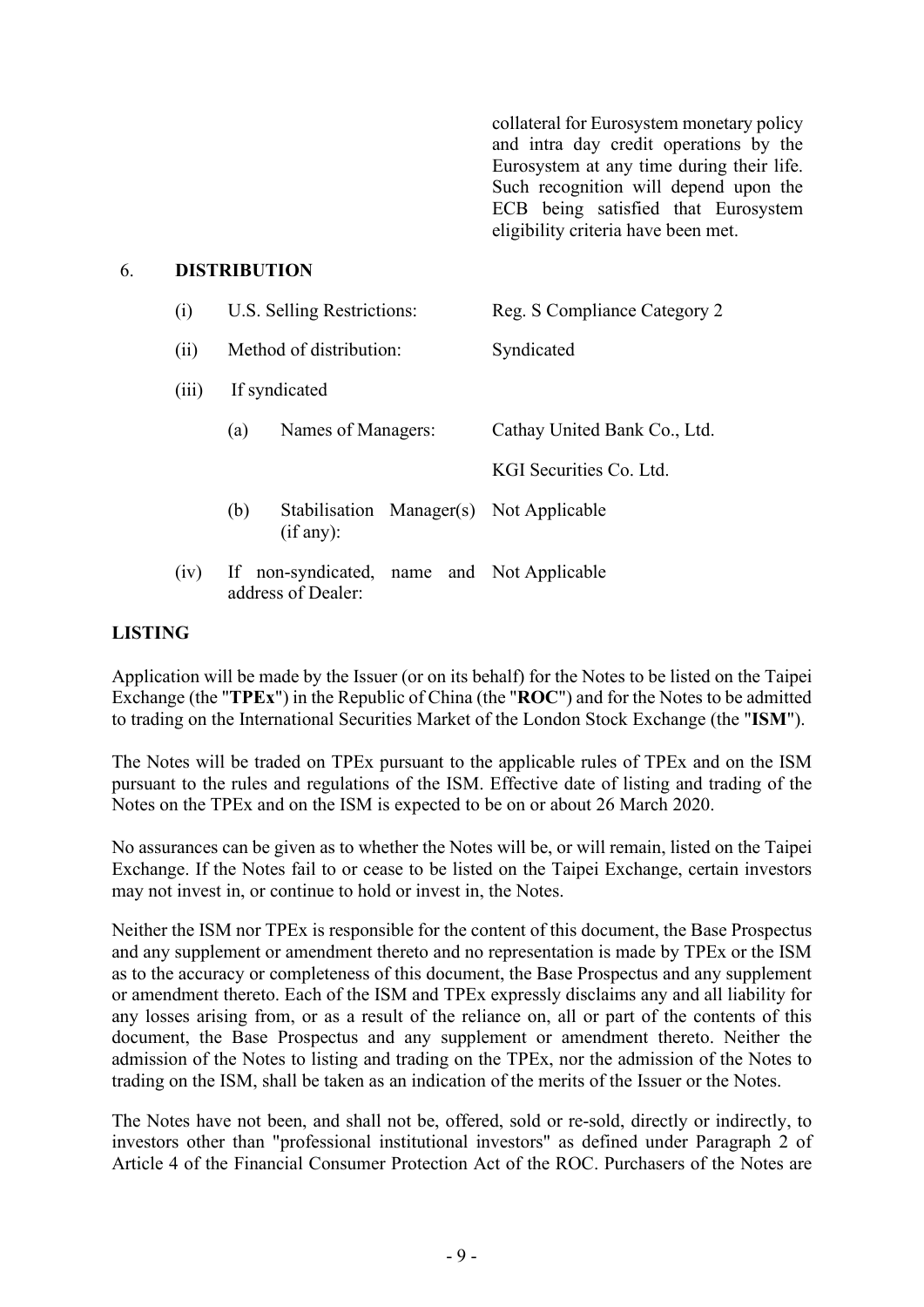not permitted to sell or otherwise dispose of the Notes except by transfer to a professional institutional investor.

The Notes have not been and will not be registered under the United States Securities Act of 1933, as amended (the "**Securities Act**") or any state securities law. The Notes are being offered and sold outside the United States to non-U.S persons in reliance on Regulation S under the Securities Act ("**Regulation S**") and may not be offered or sold within the United States or to, or for the account or benefit of, any U.S. person as defined in Regulation S).

## **ADDITIONAL INFORMATION REGARDING THE NOTES**

As specified in Condition 10(f) (*Loss Absorption Disqualification Event Redemption of Senior Notes*) of the Notes, the Notes may (subject to certain restrictions) be redeemed by the Issuer at any time if a Loss Absorption Disqualification Event occurs, as more fully set out in Condition 10(f) of the Base Prospectus.

Investors should have regard to the information set out in the Base Prospectus and Pricing Supplement including, without limitation, the following:

- Risk Factors:
	- o pages 8-21 of the Base Prospectus dated 25 February 2020; and
	- o the sections titled "Risk Review Material existing and emerging risks" on pages 92 to 100 and "Risk Review: Supervision and regulation" on pages 171- 177 of the 2019 Annual Report of the Issuer, as filed with the SEC on Form 20- F on 13 February 2020; and
- Conditions: pages 34-87 of the Base Prospectus dated 25 February 2020.

## **ROC REGULATORY DISCLAIMER**

The Notes are not subject to any statutory conversion, exchange, or subscription for equity, or any statutory terms that result in any write-down of the principal amount of the Notes unless such conversion, exchange, subscription or principal write-down is deemed by the competent authority of the Issuer's home country to be necessary in the case that the Issuer is, or is likely to become, no longer viable.

In addition, investors have provided an agreement and acknowledgement with respect to the exercise of the UK Bail-in Power (see Condition 24 (*Recognition of UK Bail-in Power*) of the Notes).

Further information regarding the statutory loss absorption regime to which the Issuer and the Notes are currently subject is set out in the risk factor entitled "*Regulatory action in the event a bank or investment firm in the Group is failing or likely to fail, including the exercise by the Resolution Authority of a variety of statutory resolution powers, could materially adversely affect the value of the Notes*" on pages 15-16 of the Base Prospectus.

## **ROC TAXATION**

*The following summary of certain taxation provisions under ROC law is based on the Issuer's understanding of current law and practice. It does not purport to be comprehensive and does not constitute legal or tax advice. Investors (particularly those subject to special tax rules, such*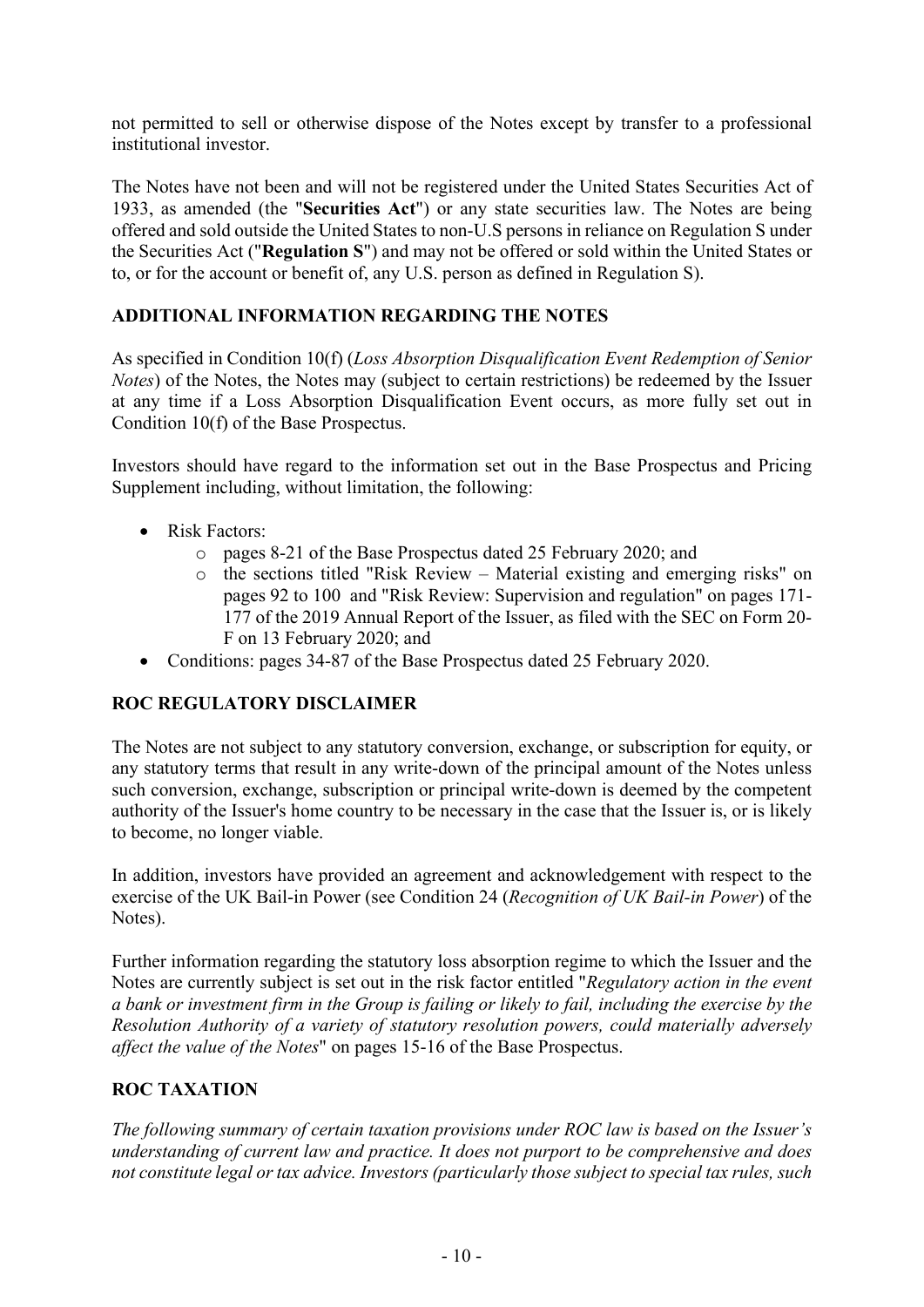*as banks, dealers, insurance companies and tax-exempt entities) should consult with their own tax advisers regarding the tax consequences of an investment in the Notes. This general description is based upon the law as in effect on the date hereof and that the Notes will be issued, offered, sold and re-sold, directly or indirectly, to professional institutional investors as defined under Paragraph 2 of Article 4 of the Financial Consumer Protection Act of the ROC only. Purchasers of the Notes are not permitted to sell or otherwise dispose of the Notes except by transfer to a Professional Institutional Investor. This description is subject to change potentially with retroactive effect. Investors should appreciate that, as a result of changing law or practice, the tax consequences may be otherwise than as stated below.*

## **Interest on the Notes**

As the Issuer of the Notes is not a ROC statutory tax withholder, there is no ROC withholding tax on the interest or deemed interest to be paid on the Notes.

ROC corporate holders must include the interest or deemed interest receivable under the Notes as part of their taxable income and pay income tax at a flat rate of 20 per cent. (unless the total taxable income for a fiscal year is under NT\$120,000), as they are subject to income tax on their worldwide income on an accrual basis. The alternative minimum tax ("**AMT**") is not applicable.

### **Sale of the Notes**

In general, the sale of corporate bonds or financial bonds is subject to 0.1 per cent. securities transaction tax ("**STT**") on the transaction price. However, Article 2-1 of the Securities Transaction Tax Act prescribes that STT will cease to be levied on the sale of corporate bonds and financial bonds from 1 January 2010 to 31 December 2026. Therefore, the sale of the Notes will be exempt from STT if the sale is conducted on or before 31 December 2026. Starting from 1 January 2027, any sale of the Notes will be subject to STT at 0.1 per cent. of the transaction price, unless otherwise provided by the tax laws that may be in force at that time.

Capital gains generated from the sale of bonds are exempt from income tax. Accordingly, ROC corporate holders are not subject to income tax on any capital gains generated from the sale of the Notes. However, ROC corporate holders should include the capital gains in calculating their basic income for the purpose of calculating their AMT. If the amount of the AMT exceeds the annual income tax calculated pursuant to the Income Basic Tax Act (also known as the AMT Act), the excess becomes the ROC corporate holders' AMT payable. Capital losses, if any, incurred by such holders could be carried over 5 years to offset against capital gains of same category of income for the purposes of calculating their AMT.

## **ROC SETTLEMENT AND TRADING**

Investors with a securities book-entry account with an ROC securities broker and a foreign currency deposit account with an ROC bank, may request the approval of the Taiwan Depository & Clearing Corporation ("**TDCC**") for the settlement of the Notes through the account of TDCC with Euroclear or Clearstream, Luxembourg and if such approval is granted by TDCC, the Notes may be so cleared and settled. In such circumstances, TDCC will allocate the respective book-entry interest of such investor in the Notes position to the securities bookentry account designated by such investor in the ROC. The Notes will be traded and settled pursuant to the applicable rules and operating procedures of TDCC and the TPEx as domestic bonds.